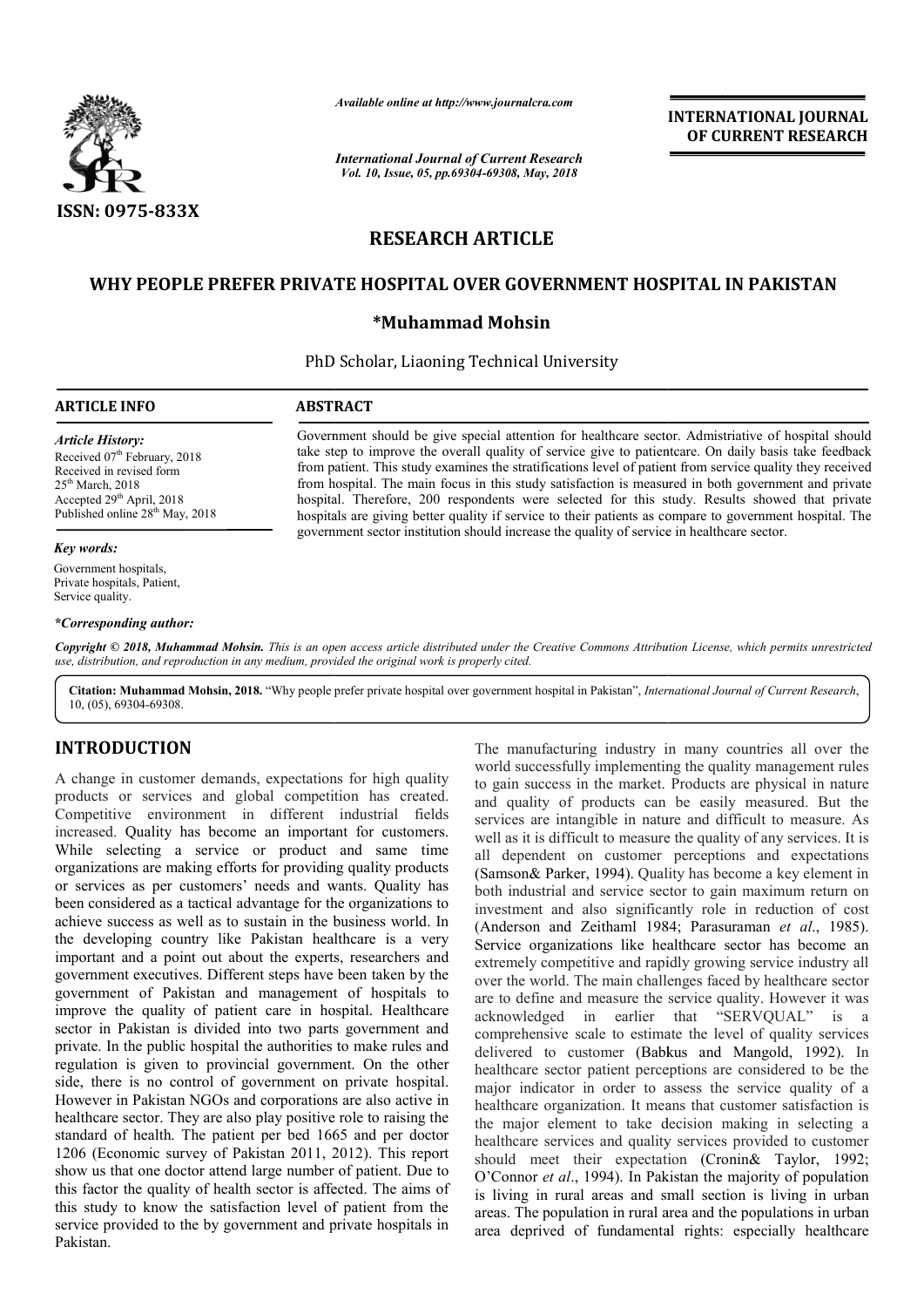facilities as majority of the public and private hospital are located in big cities. Due to the importance of service quality especially in healthcare sector of Pakistan. This study is focused on to evaluate the difference between public and private hospital service quality in Pakistan. However very small works in marked from the literature to measure the quality of service give to satisfy patients. For this purpose 'SERVQUAL' tool was used to measure the patient's perception about service quality delivered to customer by this hospital. Five service quality element; timeliness, tangibles, assurance, empathy and assurance were used to measure the patient perceptions about the service quality of public and private hospital in Pakistan. Due to nature of this study only those respondents were included in the study having experience of both hospitals. Descriptive statistics, t-test was used to compare the quality of service given to patients by public as well as private hospitals to increase the patient satisfaction. In Pakistan both private and government hospitals are delivering healthcare services. Pakistan is a developing country so spending his major part of GDP on defense services. In addition to this mismanagement and larger number of administrative set up consume so much GDP share that is actually required. Pakistan spend small share of GDP on education and healthcare as compare to developed countries around the world. There are many problems not solved with allocation of low budget of healthcare sector. Therefore Pakistan is those country that having poor healthcare facilities in government hospitals. That's why the private hospital in this business. Highly income people prefer the private hospital because of its facilities. While on the other low income people prefer to Government hospital because of it less expensive as compare to private hospital.

of service quality has two elements expectations and perceptions. It is the mostly used instrument in service sector organizations. This can be modified according to the organization (Wisniewski, 2001). All hospital provides same type of service but the quality of service different from hospital to hospital (Youssef *et al*., 1996). It is very compulsory to improve the service quality of both government and private sector hospitals. On the other side management of hospital should monitor the staff meets the patient requirements. A efficient management team should keep an eye on each activity of the staff and in case of negligence of patient care should be reported to higher authorities. In this way staff should fulfill his duty with carefully and honestly. Quality management practices should be properly work in government hospital. Furthermore trained professionals should be higher in quality enhancement cell government hospital. Quality aduit should be routinely basis in government hospital and should report to patient at the time of admission. Through the help of this report management of hospital able to tell the government about the budget of government hospital. Feedback from patient is very important to determine the quality of services they are received from hospital. Patient should be known about the rules and regulations of hospital. All medicines are available on hospitals pharmacy every time. So in case of emergency patient not got outside the hospital for medicines. All patients treated as equally without any reference especially in government hospital. In Pakistan many studies have been conducted in healthcare sector to measure the service quality and patients satisfaction level. Results of studies showed that larger number of patients is satisfied the quality service of government hospital as compare to private hospital.

| Variables                           | Comparison of Government and Private hospitals with respect to the opinion of respondents                       |
|-------------------------------------|-----------------------------------------------------------------------------------------------------------------|
| Cost of Treatment                   | Majority of respondents consider it as an important factor. The results show that respondents says that the     |
|                                     | Government Hospitals have low cost of treatment and Private Hospitals have high cost of treatment               |
| Appointment System                  | Majority says it is an important factor and they think that Private Hospitals have good Appointment System      |
|                                     | than Government Hospitals.                                                                                      |
| <b>Admission Procedure</b>          | Majority says it is an important factor and they think that Private Hospitals have simple Admission Procedure   |
|                                     | than Government Hospitals.                                                                                      |
| Noisy and Crowded                   | Majority says it is an important factor and they think that Private Hospitals are less crowdie and noisy than   |
|                                     | Government Hospitals.                                                                                           |
| Architecture (well furnished rooms) | Majority says it is an important factor and they think that Private Hospitals are well furnished and have well  |
|                                     | equipped and better rooms than Government Hospitals.                                                            |
| Visiting hours                      | Majority says it is an important factor and they think that Private Hospitals have convenient visiting hours    |
|                                     | than Government Hospitals.                                                                                      |
| Quality of Service                  | Majority says it is an important factor and they think that Private Hospitals show more quality of service than |
|                                     | Government Hospitals.                                                                                           |
| Administration                      | Majority says it is an important factor and they think that Private Hospitals have good administration than     |
|                                     | Government Hospitals.                                                                                           |
| <b>Irrelevant Tests</b>             | Majority says that Private Hospital prescribe more irrelevant tests than Government Hospitals                   |
| Doctors Harassment                  | Majority says that doctors harassment is more in Government Hospitals than in Private Hospitals                 |
| Choice of Doctor                    | Majority says it is an important factor and they think that in Private Hospitals they have more choice of       |
|                                     | choosing their doctor than Government Hospitals.                                                                |
| Care                                | Majority says that Private Hospitals show more care than Government Hospitals.                                  |
| <b>Healthy Environment</b>          | Majority says it is an important factor and they think that Private Hospitals have healthier environment than   |
|                                     | Government Hospitals.                                                                                           |
| Image and Reputation                | Majority says it is an important factor and they think that Private Hospitals have better image and reputation  |
|                                     | than Government Hospitals.                                                                                      |
| Recommendation in Choice            | Majority says yes to it.                                                                                        |
| Location                            | Majority says it is an important factor and they think that Government Hospitals have convenient location       |
|                                     | than Private Hospitals                                                                                          |

#### **Literature Review**

There has many definitions but important definition is meeting the patient needs and expectations (Lewis and Mitchell, 1990). They established SERVQUAL scale to measure service quality. SERVQUAL is 22 item scale measuring five measurement of service quality respectively Responsiveness, Empathy, Reliability, Assurance and Tangibility. The measure

Khurram and jafri (2011) measured the behavioral of leaders and progress of organization through TQM implementation government hospital in Pakistan. Quality service provided to his patient is the source to know the satisfaction or dissatisfaction from the hospital. There are many elements that show the quality service of hospital. But the main dimensions in this study are respectively; assurance, tips, communication, responsiveness and discipline. It is important that employees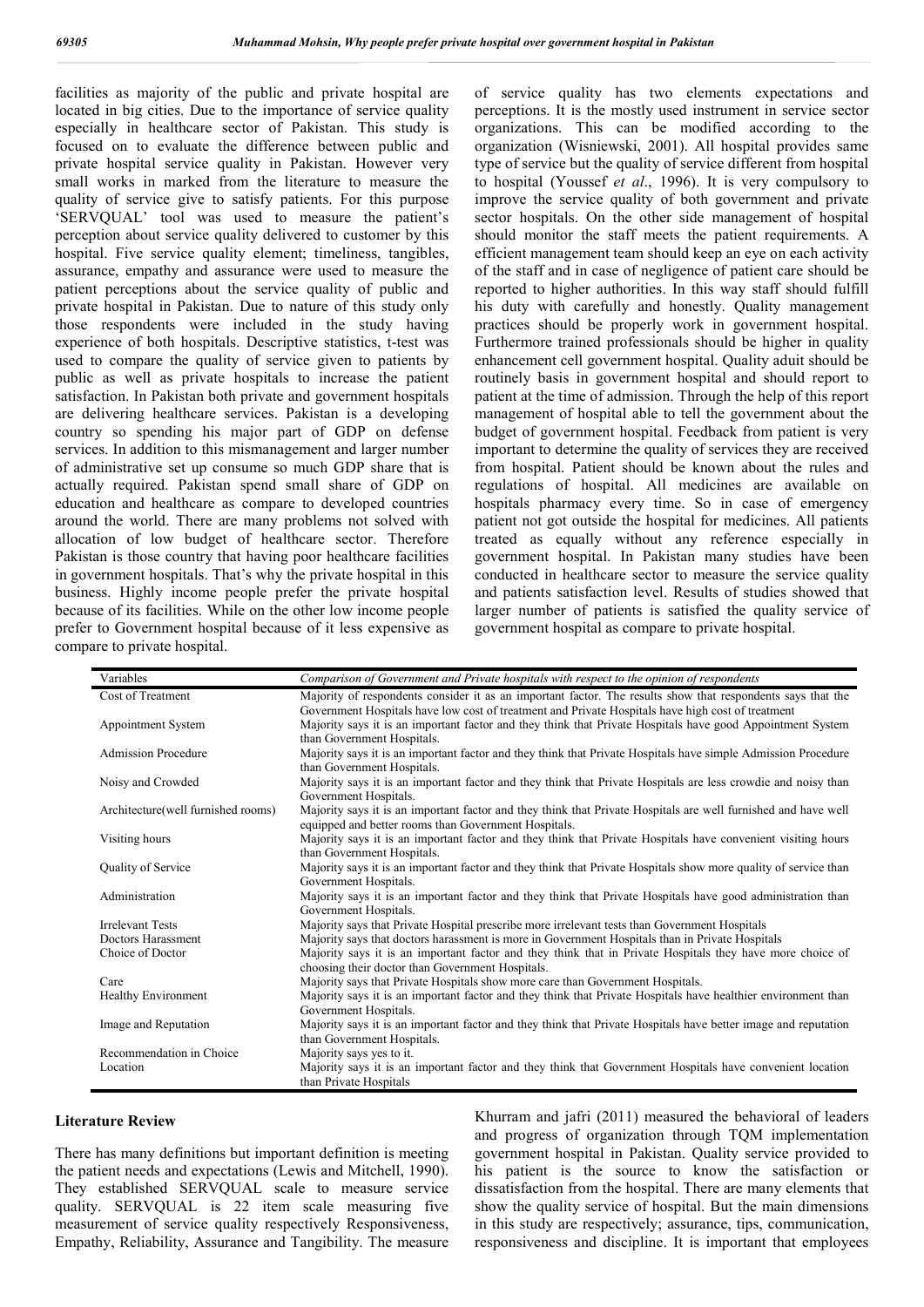should be trustworthiness and credibility to keep the best interest in patients (Buttle, 1996). The training of doctor and employees should enhance the ability to meet the patient perception. So that's way we know about the competence of doctor as well as staff member (Rashid and Jusoff, 2009). It is the amount paid to staff member by the patient on his excellent service on every time. It is given when there is no proper mechanism and no criterion is maintained for SO (Chang, 2009). So patient gives money to staff member from his own pocket for better service. Service quality is the best element of patient satisfaction from the hospitals. But in many cases it's not good predictor because some other factors. Which affect the satisfaction of patient? Such as may be doctor advice not satisfied the patient or may be because non availability of doctor (Lee *et al*, 2011). In Pakistan the government sector hospital that when patient is brought to hospital, he /she has fill the many requisite forms first. No one doctor check up until he/ she officially admitted in hospital. For quick recovery of patient it is the responsibility of doctor and staff to help patient and provide better service (Sohail, 2003). It is responsibility of doctor and staff member listen to patient with attentively.

# **MATERIALS AND METHODS**

The design that we choose for collecting primary data is very widely used and is considered to be very effective. We choose the design of Survey and Questionnaire as the method of data collection. For this we made a questionnaire, which is attached to the end of this report. Two questionnaires were made one for males and females. In this we tried to judge a number of demographic variables and variables of interest. Through this we tried to find out the percentage of people's opinion about certain issues concerning their choice of a hospital and then we asked them whether the Government or the Private hospitals has these thing in their opinion.

# **RESULTS**

We have tried to generalize our study with respect to the two demographic variables that are male and female. As the whole society consists of Males and Females so by judging their opinion about different factors we can generalize our study. More over we have also studied some other demographic variables and the study can also be generalized on their bases but only up to the percentages that they have in the study. These variables are Age, Education, Employment, and Income. We studied a sample of 200 respondents taken on the basis of simple random sampling. Out of these 100 were male and 100 were female. With the help of survey design we collected data, through a self administered questionnaire, about seventeen variables. These variables were considered important because of the exploratory field study that was conducted before the survey was taken into action. The detail and the analysis of these variables are in the next section of the report but here we will present the affect of these variables (that was found in the study) on the factors affecting people's choice about a hospital. The following table will present the end result of our research. This table is based on the average of the combined opinion of both male and female.

**Tabular Analysis:** Here we will discuss about the opinion of male and female. How much importance male give to one factor and at the same time how much importance the female give to the same factor. Analyzed results will be written in the form of percentage.

#### **Males and Females Opinion about Variable of Interest**

| Variables                                          | Male          | Female        |
|----------------------------------------------------|---------------|---------------|
|                                                    | Opinion<br>of | Opinion<br>of |
|                                                    | Respondents   | Respondents   |
| Age<br>$10--20$                                    | 15%           | 10%           |
| $21 - -40$                                         | 40%           | 70%           |
| $41 - -70$                                         | 35%           | 20%           |
| 70 or over                                         | 10%           | $0\%$         |
| Nationality                                        |               |               |
| Pakistani                                          | 100%          | 100%          |
| Foreigner                                          | 0%            | 0%            |
| Education                                          |               |               |
| Uneducated<br><b>Below Metric</b>                  | 30%<br>20%    | 30%<br>40%    |
| Metric                                             | 22%           | 10%           |
| Intermediate                                       | 15%           | 10%           |
| Above Intermediate                                 | 13%           | 10%           |
| Employment (Govt. Or Private)                      |               |               |
| Government                                         | 50%           | 5%            |
| Private                                            | 20%           | 15%           |
| Home maker                                         | 0%            | 60%           |
| Any Other                                          | 30%           | 20%           |
| Work Experience<br>$1--5$                          | 22%           | 30%           |
| $6 - 10$                                           | 30%           | 40%           |
| $11--15$                                           | 25%           | 20%           |
| Above 15                                           | 23%           | 10%           |
| Income                                             |               |               |
| $2,000--5,000$                                     | 20%           | 60%           |
| $6,000--15,000$                                    | 40%           | 27%           |
| 16,000---30,000                                    | 22%           | 7%            |
| Above30,000                                        | 18%           | 6%            |
| <b>Health Condition</b>                            |               |               |
| Very good<br>Good                                  | 10%<br>20%    | 40%<br>10%    |
| Normal                                             | 10%           | 17%           |
| Bad                                                | 40%           | 30%           |
| Very bad                                           | 20%           | 3%            |
| Illness                                            |               |               |
| Fatal                                              | 20%           | 3%            |
| Serious                                            | 40%           | 30%           |
| Normal                                             | 10%           | 17%           |
| No illness                                         | 30%           | 50%           |
| <b>Hospital Preference</b>                         | 26%           | 37%           |
| Government<br>Private                              | 74%           | 63%           |
| Cost of Treatment                                  |               |               |
| Which hospital has low cost<br>of                  |               |               |
| treatment                                          | 70%           | 70%           |
| Government Hospitals                               | 30%           | 30%           |
| Private Hospitals                                  |               |               |
| Good Appointment System                            |               |               |
| Government                                         | 20%           | 17%           |
| Private                                            | 80%           | 83%           |
| Simple Admission Procedure<br>Government Hospitals | 30%           | 20%           |
| Private Hospitals                                  | 70%           | 80%           |
| Noisy and Crowded                                  |               |               |
| Which hospital is more noisy &                     |               |               |
| crowded?                                           | 82%           | 78%           |
| Government Hospitals                               | 18%           | 22%           |
| Private Hospitals                                  |               |               |
| Furnished,<br>of<br>well<br>Importance             |               |               |
| <b>Equipped and Bigger Rooms</b><br>Strongly agree | 60%           | 30%           |
| Agree                                              | $0\%$         | 40%           |
| Neutral                                            | $0\%$         | $0\%$         |
| Disagree                                           | 30%           | 15%           |
| Strongly disagree                                  | 10%           | 15%           |
| Furnished, well Equipped and Bigger                |               |               |
| Rooms                                              | 8%            | 22%           |
| Government Private                                 | 92%           | 78%           |
| Importance of Convenient Visiting                  |               |               |
| Hours<br>Strongly agree                            | 84%<br>8%     | 70%<br>20%    |
| Agree                                              | $0\%$         | 5%            |
| Neutral                                            | 5%            | 5%            |
| Disagree                                           | 3%            | $0\%$         |
|                                                    |               |               |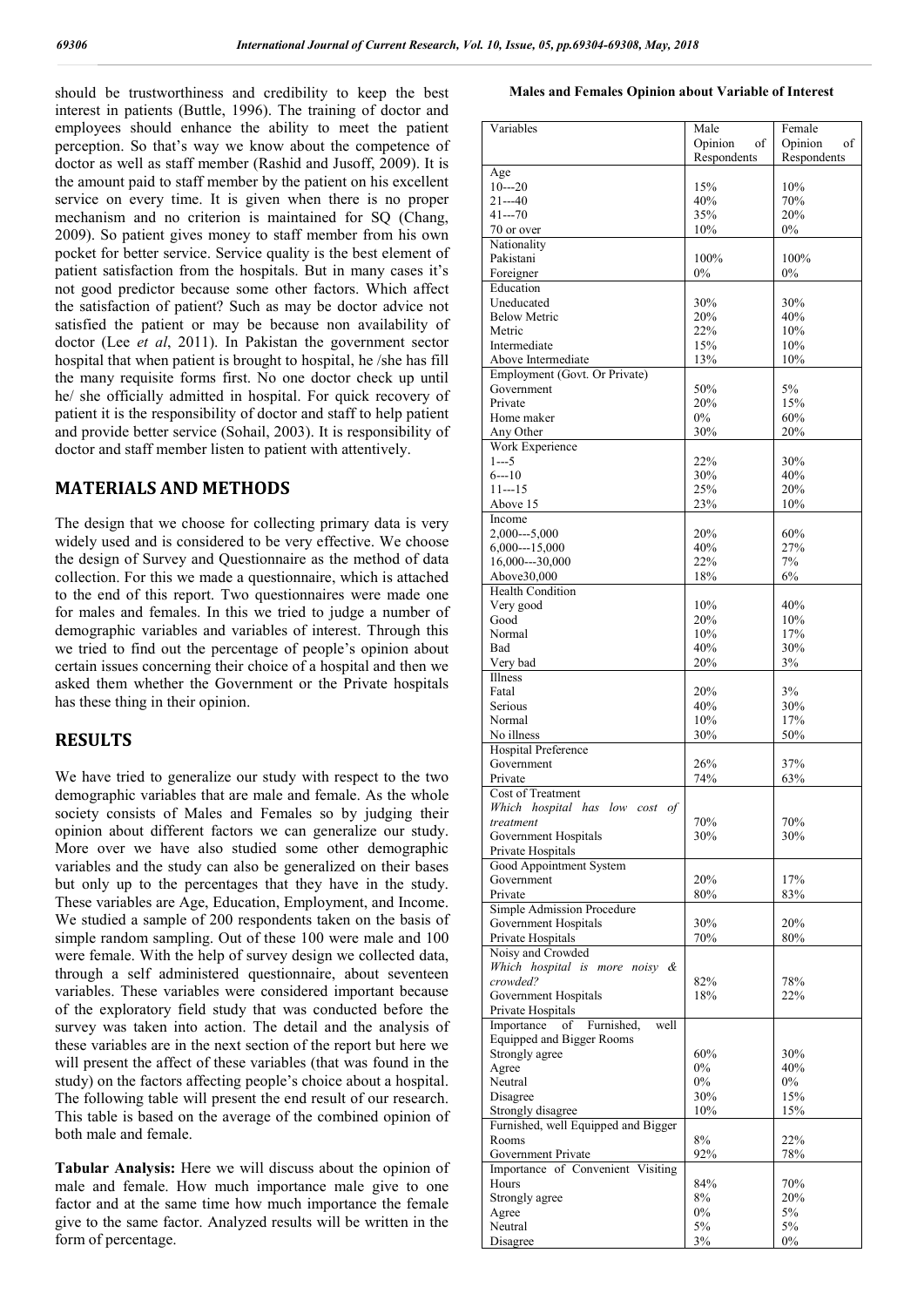| Strongly disagree                |       |        |
|----------------------------------|-------|--------|
| <b>Convenient Visiting Hours</b> |       |        |
| Government                       | 33%   | 37%    |
| Private                          | 67%   | 63%    |
| Importance of Quality of Service |       |        |
| Unimportant                      | $0\%$ | 0%     |
| Partially Important              | $0\%$ | 3%     |
| Neutral                          | $0\%$ | 1%     |
|                                  | 30%   | 68%    |
| Important                        |       |        |
| Very Important                   | 70%   | 28%    |
| Quality of Service               |       |        |
| Government                       |       |        |
| Very good                        | $0\%$ | $0\%$  |
| Good                             | 20%   | $0\%$  |
| Neutral                          | $0\%$ | $0\%$  |
| Bad                              | 80%   | 10%    |
| Very bad                         | $0\%$ | 90%    |
| Private                          |       |        |
| Very good                        | 60%   | 70%    |
| Good                             | 20%   | 10%    |
| Neutral                          | 20%   | 5%     |
| Bad                              | $0\%$ | 5%     |
| Very bad                         | $0\%$ | 10%    |
| Importance of Administration     |       |        |
| Not Important                    | 0%    | 0%     |
| Somewhat Important               | 20%   | 20%    |
| Neutral                          | 10%   | 40%    |
| Important                        | 40%   | $0\%$  |
| Very Important                   | 30%   | 40%    |
| <b>Better Administration</b>     |       |        |
| Government                       |       |        |
| Strongly agree                   | $0\%$ | 10%    |
| Agree                            | 7%    | 20%    |
|                                  | 3%    | 40%    |
| Neutral                          | 10%   | 30%    |
| Disagree                         |       |        |
| Strongly disagree                | 80%   | $0\%$  |
| Private                          |       |        |
| Strongly agree                   | 25%   | 40%    |
| Agree                            | 40%   | 20%    |
| Neutral                          | 15%   | 40%    |
| Disagree                         | 20%   | $0\%$  |
| Strongly disagree                | $0\%$ | $0\%$  |
| <b>Irrelevant Tests</b>          |       |        |
| Government                       |       |        |
| Strongly agree                   | 60%   | 70%    |
| Agree                            | 10%   | $0\%$  |
| Neutral                          | 30%   | 15%    |
| Disagree                         | $0\%$ | 15%    |
| Strongly disagree                | $0\%$ | $0\%$  |
| Private                          |       |        |
| Strongly agree                   | 80%   | 80%    |
| Agree                            | 17%   | 10%    |
| Neutral                          | $0\%$ | $0\%$  |
| Disagree                         | 3%    | $0\%$  |
| Strongly disagree                | $0\%$ | $10\%$ |
| Doctors Harassment               |       |        |
| Government                       |       |        |
|                                  |       |        |
| Strongly agree                   | 79%   | 67%    |
| Agree                            | 15%   | 15%    |
| Neutral                          | $0\%$ | 3%     |
| Disagree                         | 6%    | 15%    |
| Strongly disagree                | $0\%$ | 0%     |
| Private                          |       |        |
| Strongly agree                   | 30%   | $0\%$  |
| Agree                            | 20%   | 23%    |
| Neutral                          | $0\%$ | 3%     |
| Disagree                         | 40%   | 70%    |
| Strongly disagree                | 10%   | 4%     |
| Importance of choosing your own  |       |        |
| Doctor                           | 10%   | $0\%$  |
| Not Important                    | 20%   | 10%    |
| Somewhat Important               | 5%    | $0\%$  |
| Neutral                          | 40%   | 40%    |
| Important                        | 25%   | 50%    |
| Very Important                   |       |        |
| Choice of Doctor                 |       |        |
| Government                       |       |        |
| Strongly agree                   | $0\%$ | $0\%$  |
| Agree                            | 15%   | $0\%$  |
| Neutral                          | $0\%$ | 15%    |
| Disagree                         | 20%   | 20%    |
|                                  |       |        |

| Strongly disagree                  | 65%   | 65%   |
|------------------------------------|-------|-------|
| Private                            |       |       |
| Strongly agree                     | 85%   | 60%   |
| Agree                              | 9%    | 10%   |
| Neutral                            | $0\%$ | $0\%$ |
| Disagree                           | 6%    | 30%   |
| Strongly disagree                  | 0%    | $0\%$ |
| Good Care of Patient               |       |       |
| Government                         | 40%   | 22%   |
| Private                            | 60%   | 78%   |
| Importance of Healthy Environment  |       |       |
| Not Important                      | 6%    | 0%    |
| Some what Important                | 15%   | 40%   |
| Neutral                            | 0%    | 5%    |
| Important                          | 40%   | 40%   |
| Very Important                     | 35%   | 15%   |
| <b>Healthy Environment</b>         |       |       |
| Government                         |       |       |
| Strongly agree                     | 0%    | 0%    |
| Agree                              | 10%   | 30%   |
| Neutral                            | 30%   | $0\%$ |
| Disagree                           | 40%   | 10%   |
| Strongly disagree                  | 20%   | 60%   |
| Private                            |       |       |
| Strongly agree                     | 40%   | 60%   |
| Agree                              | 20%   | 20%   |
| Neutral                            | 20%   | $0\%$ |
| Disagree                           | 10%   | 20%   |
| Strongly disagree                  | 10%   | 0%    |
| Importance of Image and Reputation |       |       |
| Not Important                      |       |       |
| Some what Important                | 5%    | 0%    |
| Neutral                            | 15%   | 5%    |
| Important                          | 10%   | 5%    |
| Very Important                     | 38%   | $0\%$ |
|                                    | 32%   | 90%   |
| Good Image and Reputation          |       |       |
| Government                         |       |       |
| Strongly agree                     | $0\%$ | $0\%$ |
| Agree                              | 10%   | 40%   |
| Neutral                            | $0\%$ | $0\%$ |
| Disagree                           | 80%   | 20%   |
| Strongly disagree<br>Private       | 10%   | 40%   |
|                                    | 30%   | 40%   |
| Strongly agree<br>Agree            | 40%   | 60%   |
| Neutral                            | 20%   | $0\%$ |
| Disagree                           | 10%   | $0\%$ |
| Strongly disagree                  | $0\%$ | $0\%$ |
| Importance of Recommendation       |       |       |
| Yes                                | 70%   | 93%   |
| No                                 | 10%   | $0\%$ |
| Any other                          | 20%   | 7%    |
| Importance of Location             |       |       |
| Not Important                      | $0\%$ | $0\%$ |
| Somewhat Important                 | $0\%$ | 10%   |
| Neutral                            | $0\%$ | $0\%$ |
| Important                          | 10%   | 70%   |
| Very Important                     | 90%   | 20%   |
| <b>Convenient Location</b>         |       |       |
| Government                         | 40%   | 70%   |
| Private                            | 60%   | 30%   |
|                                    |       |       |

### **Conclusion**

We have made a very extensive research and have come to this point that if the government hospital can control the variable (shown below) to some extent and can make the factors associated with these variables in the favor of public then they can be as popular as the Private Hospitals. The factors that the Government Hospitals should seriously improve are as under: The Government Hospitals are controlling these factors very effectively; they should emphasize to maintain it Administration is such a factor or variable that if the Government Hospital can improve this then they can control a lot of other factors and can manipulate them in their favor. Factors like Appointment System, Admission Procedure Visiting hours; Quality of Service, Noisy and Crowded,